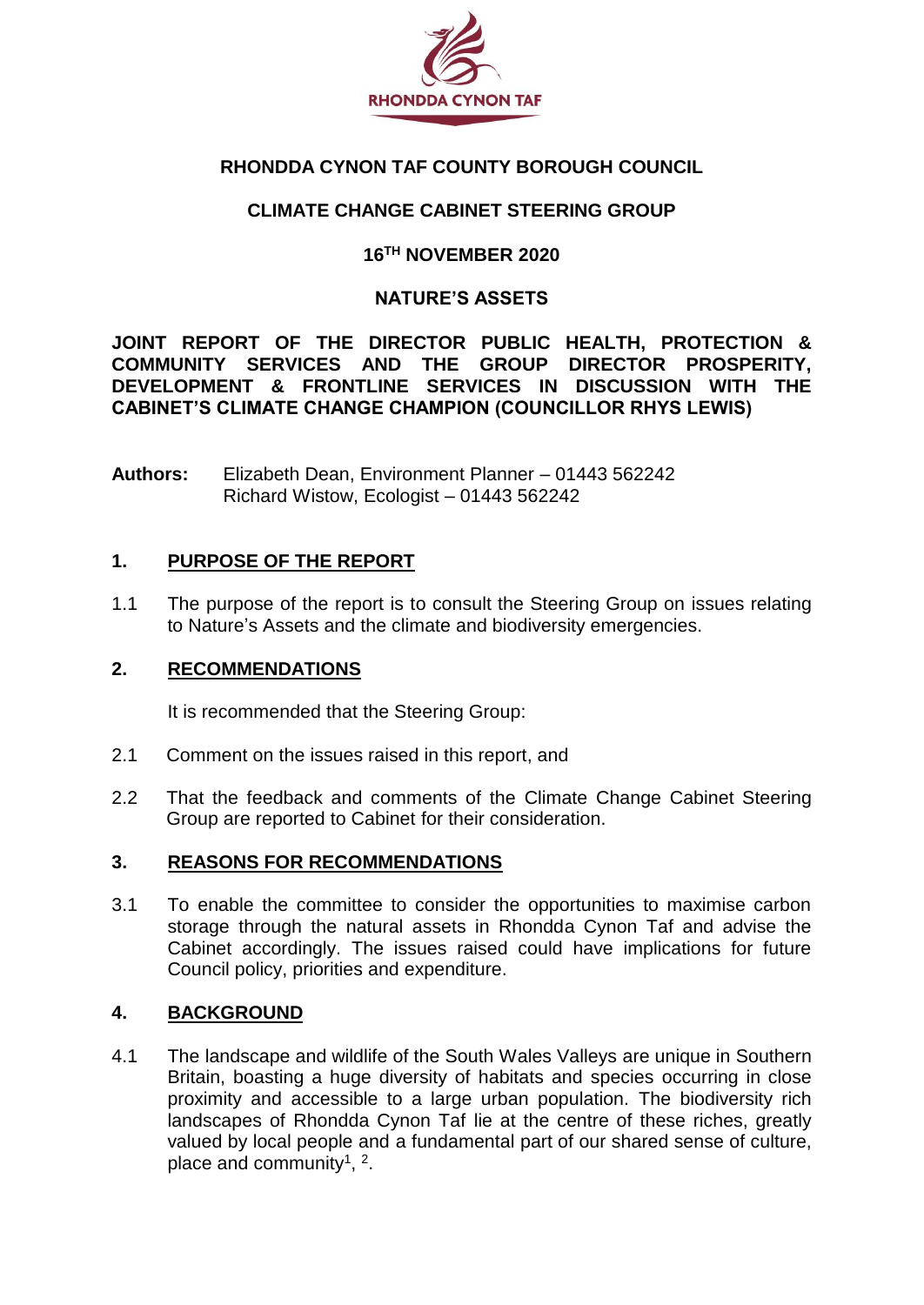- 4.2 'Action for Nature' is the Plan to protect and enhance the wildlife and biodiversity of Rhondda Cynon Taf. It was initially developed in the late 1990's, by a partnership of local people and organisations who had an interest, passion and knowledge of local wildlife. The first plan was published in 2000 and it was reviewed by the Partnership in 2009. The Plan is being reviewed again in the light of new legislation and changing circumstances. The Partnership continues to be passionate and has continued to evolve, regularly welcoming new participants. Individuals, community groups, specialist wildlife organisations (like Butterfly Conservation), local specialist groups (e.g. Glamorgan Fungi Group, The Coal Spoil Initiative), Natural Resources Wales and the Wildlife Trust for South and West Wales are well represented.
- 4.3 Keep Wales Tidy has provided a long-term link with local community groups, many of whom take an active part in the partnership and in practical projects. Recent grant funding from Welsh Government to the Welsh Council for Voluntary Action (WCVA) has provided a 1.5 day a week post for the Partnership in RCT until March 2023. The grant aims to extend the Partnership to include other public bodies like the health sector, business and the wider voluntary sector. Working with Interlink<sup>3</sup>, the community voluntary council for RCT, will be an important part of this project.

# 4.4 **A Rhondda Cynon Taf Strategy for Nature's Assets**

- 4.4.1 The unique landscape and wildlife assets of Rhondda Cynon Taf means that the approach we adopt to the Climate and Nature emergencies should reflect these special circumstances. The Rhondda Cynon Taf landscape is rich in priority 'natural' habitats, undisturbed soils and peat bogs, all of which are important 'carbon stores' 4 . We are lucky to have such a wealth of 'natural' carbon solutions. Across much of the British landscape, these were lost to the intensive land management practices of the recent past. In addition, the RCT population has one of the lowest ecological footprints in Wales (see appendix 1). The RCT area is also unusual in that a large area of the County Borough is in public ownership, including the Welsh Government forest estate as well as many Council owned sites, and large areas of green space associated with new developments. Therefore, in Rhondda Cynon Taf we have opportunities for natural solutions that are not available in other places.
- 4.4.2 Measuring carbon storage and the way carbon and methane (a more powerful but shorter-lived greenhouse gas) move through the environment is extremely complex, and is the subject of much on-going research and investigation. However, the proposed priorities for carbon storage, based on basic principles of the carbon cycle (see appendix 2) provide an established framework for action.
	- Protect existing carbon stores through conservation of our wealth of seminatural habitats and undisturbed soils;
	- Restore degraded peatbog and associated habitats;
	- Promote an expansion of urban green infrastructure;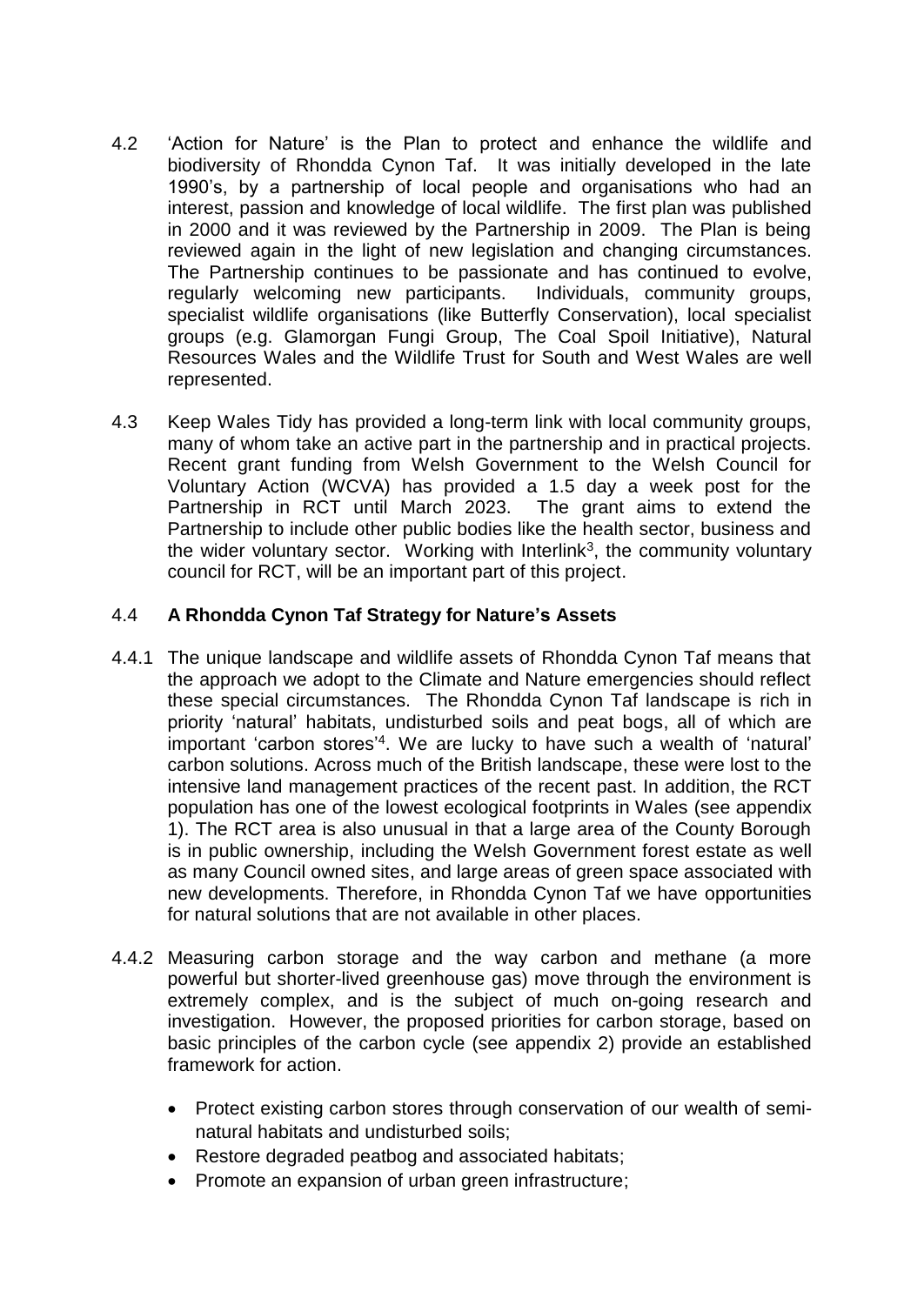- Encourage the expansion of native woodland by natural regeneration;
- Integrate carbon storage solution with conservation and recognition of our existing biodiversity, landscapes and cultural assets.
- 4.5 The following sections explore how these priorities can be built into the Council's work.

## 4.6 **Existing carbon stores**

- 4.6.1 More than 70% of Rhondda Cynon Taf is countryside and this is already storing a large amount of carbon. Undisturbed soil, especially soils with a high organic matter content with well-established natural or semi-natural vegetation cover (which includes not just woodland, but old grasslands, heaths, wetlands, bogs and the valleyside ffridd) provides a stable carbon store for the long term. These complex habitat mosaics also hold a huge part of the richness of RCT's native biodiversity. We have huge areas of priority habitat and most of our agricultural land is permanent pasture. Losses of this carbon will occur when ground is ploughed (e.g. for crops or to reseed grass) or if the ground is built over for houses, roads, commercial development etc. Protecting those soils from disturbance is a key action; even tree planting can release stored soil carbon.
- 4.6.2. How land is managed can also affect stored carbon. Removing soil or vegetation (including timber), wild fire, soil compaction and soil erosion all reduce stored carbon. Re-wetting peaty soils (which contain a lot of carbon locked up in organic material), conserving natural priority habitats, allowing (where appropriate) natural regeneration and natural processes all promote carbon sequestration.
- 4.6.3 The Local Development Plan plays a significant role in directing development to appropriate sites minimising the impact on the wider countryside. The draft National Development Framework published by Welsh Government for consultation in 2019 aims to focus new development in existing settlements. Welsh Government is also promoting the energy hierarchy that prioritises demand reduction, energy conservation and renewable energy sources over fossil fuel extraction (coal and gas).

### 4.7 **Peatbog restoration**

4.7.1 The most effective way to increase carbon sequestration in RCT would be to restore the many degraded peatbog and associated heathland and marshy grassland habitats that occur on the relatively flat hilltops above the valleys. Where anaerobic (oxygen free) wet conditions can be restored, the actively accumulating peatbogs and waterlogged wetlands that develop are very effective as carbon stores. The sphagnum mosses that form the peat in peatbogs grows slowly, but the carbon and biomass they accumulate in their lives is stored when they die and form peat, and is kept from release back to the atmosphere. Ancient peat bogs still safely store carbon originally captured from the atmosphere thousands of years ago. Conversely, peatbogs that are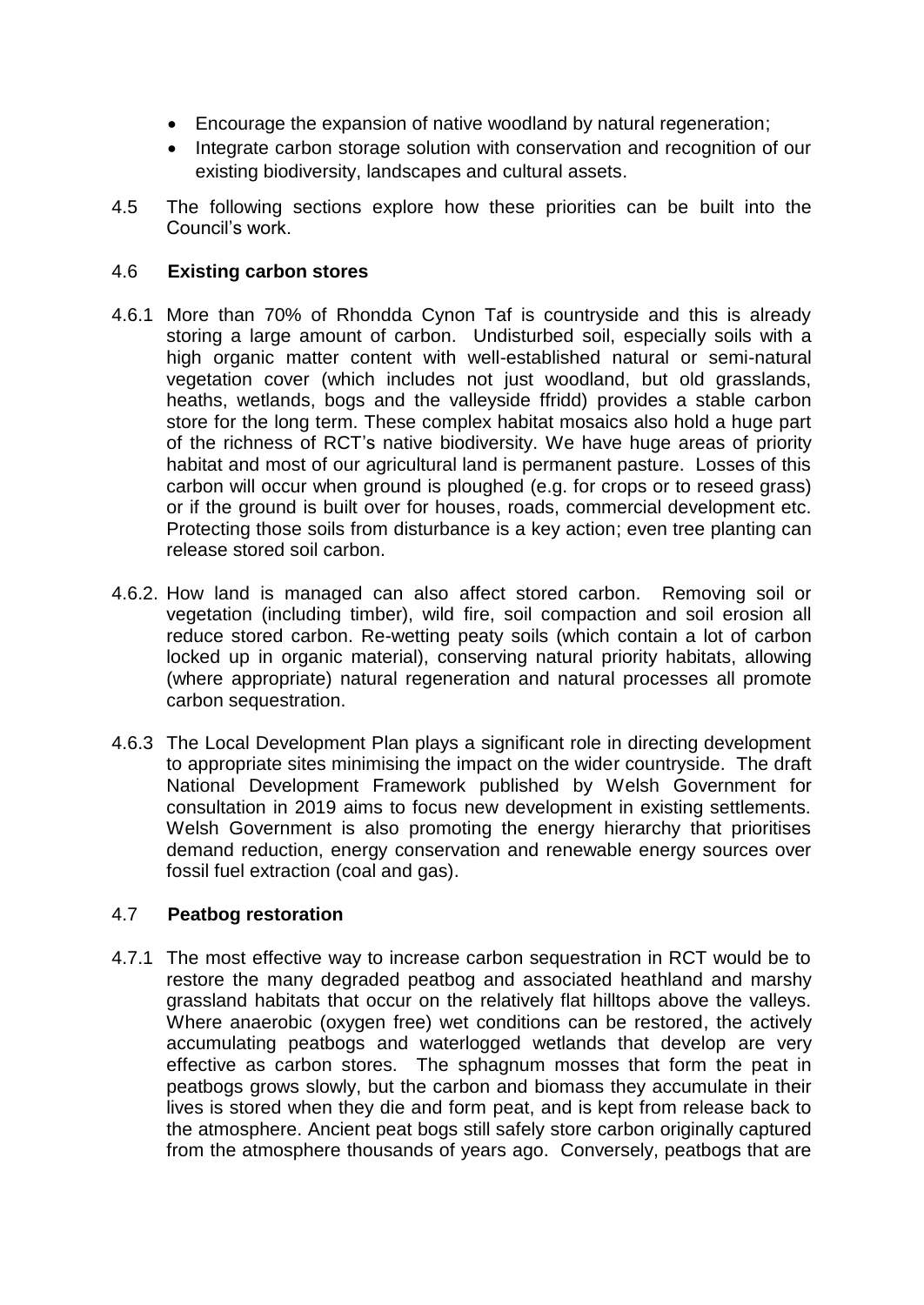degrading may be releasing carbon into the atmosphere contributing to global warming.

4.7.2 The Pen-y-Cymoedd windfarm will provide a 25-year landscape scale demonstration project of how to successfully restore a very large area of peatbog and associated habitats which lies between and around the turbines. £3m from the developers will contribute towards removal of conifer trees, blocking ditches, habitat management and monitoring the impact as part of the planning consent. The Heritage Fund has recently announced funding for the Lost Peatlands project to extend the scope and involve local communities in the restoration. Other benefits from the peatbog restoration include increased water storage in the uplands, potentially reducing flood risk in urban areas downstream and reducing wild fire risk in dry summers. In additional, peatbogs are an internationally rare habitat for which the UK and Wales have a global duty to protect. As our own version of the rain forests, restoring our peat bogs will benefit a unique range of mosses, plants and animals that depend upon them. There are at least 6 other long-term peat bog restoration schemes in RCT linked to green energy planning permissions. Something in excess of 700 hectares of peat bog restoration is achievable in this way. In addition, Natural Resources Wales (NRW) are also undertaking two peatbog restoration projects on the forest estate in Rhondda Cynon Taf at Mynydd Ton and Castell Nos. There is huge potential to undertake more of this work and an urgency to commence this in areas where the current forestry is leading to significant degradation of the remnant peatlands<sup>4</sup>.

### 4.8 **Urban Green Infrastructure**

- 4.8.1 Inevitably, carbon storage opportunities are more restricted in urban areas but net gains are more likely to be achieved. Urban greening, often called 'Green Infrastructure' can offer multiple benefits to residents (aesthetics, air quality, play space, reduced flooding, active travel etc.) as well as storing carbon. Managing urban green infrastructure to maintain stored carbon and the other benefits will also be important and some of the challenges this poses are considered in s4.13 below.
- 4.8.2 Rhondda Cynon Taf has some of the highest urban tree canopy cover in Wales (RCT average 18.5% in 2013, Wales 16.3%) but surveys by NRW show that we are losing larger trees from the Victorian and Edwardian era<sup>5</sup>. Some built up areas have lower levels of tree cover (e.g. Brynna/ Llanharan is below 10%) and these should be the priority for expanding cover. In addition, many of our Parks and Cemeteries have aging tree populations, and developing a new urban tree-scape for the twenty-first century will provide multiple benefits. Green Infrastructure to store carbon may not be restricted to trees. Green roofs and walls, gardens, grass playing fields and pitches all contribute. The Wildflower Grassland Management Policy is a recent example of the Council's work in this area where reduced grass cutting and biodiversity enhancement for wildflowers and insects provides additional environmental and social benefits. The biggest net gains for carbon sequestration will be made where soil and growing plants can replace hard surfaces for the long term.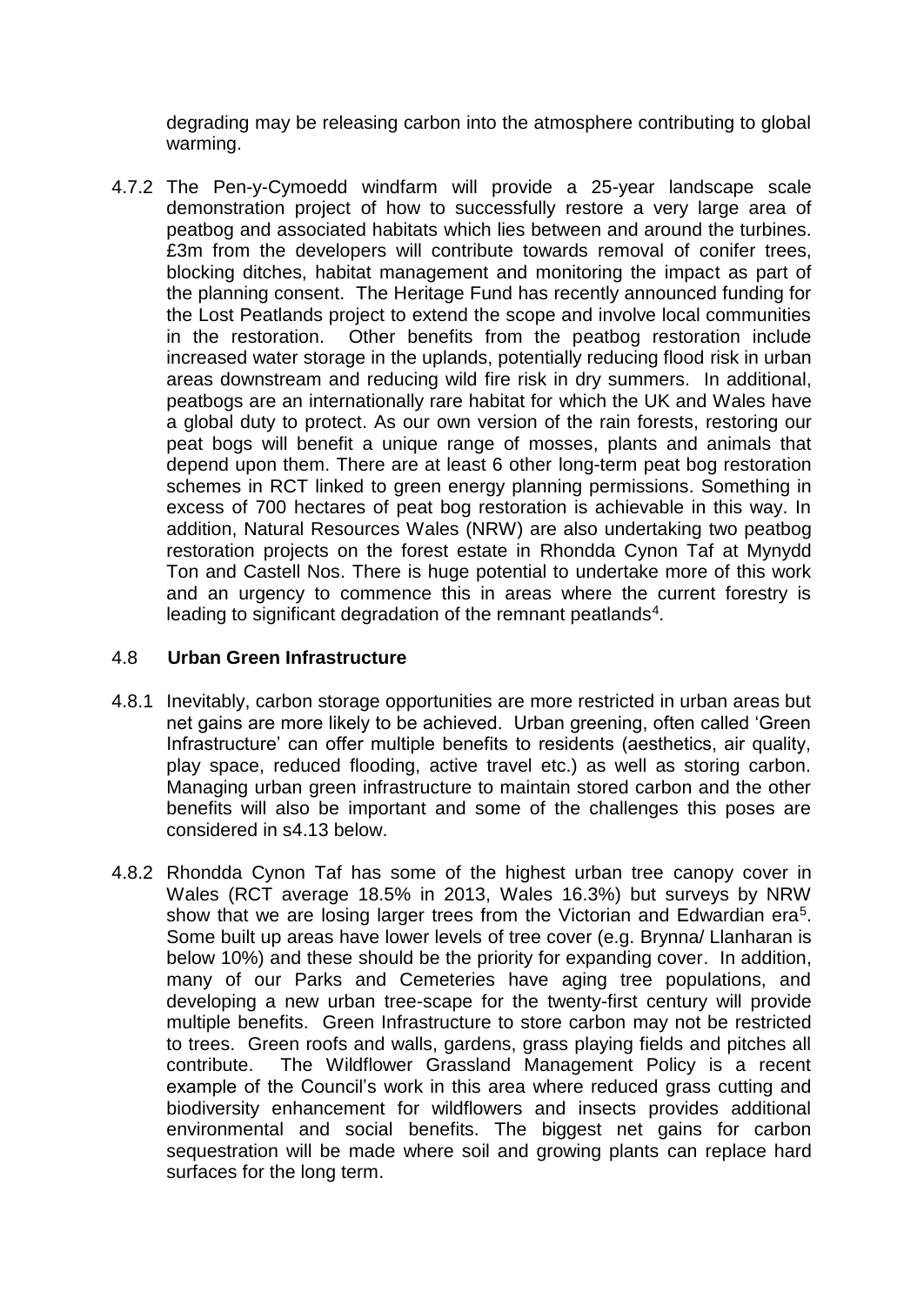- 4.8.3 Green/ Blue Infrastructure has a role in reducing flood risk in towns. Rain gardens, porous surfaces and sustainable drainage systems all contribute. This is the key driver behind the introduction of Schedule 3 of the Flood and Water management Act 2010 which requires all new construction work over 100m2 to require SuDs approval prior to the commencement on site with a view of managing the local flood risk whilst ensuring the naturalisation in the urban and rural environments. The requirement also addresses the enhancement of water quality, amenity, biodiversity and future maintenance of green/ blue infrastructure to ensure future generations can benefit from the development. The website has information related to RCT's Sustainable Drainage Approving Body (SAB). <sup>6</sup> A number of schemes for increasing tree cover in Parks and Cemeteries and for surface water management have been recently submitted for grant funding. Grant funding from schemes such as 'Local Places for Nature' and 'Greening Public Estates' provides opportunities to use our local parks and cemeteries as a first step towards urban tree planting thus enabling local communities to benefit directly by improving the urban landscape on their doorstep.
- 4.8.4 Again, the new LDP will provide opportunities to promote Green Infrastructure, as this is a new feature of Welsh Government planning guidance (PPW10) published in 2018.

### 4.9 **Expansion of native woodland by natural regeneration**

- 4.9.1 Both the UK and Welsh government have priorities for increasing tree cover to sequester more carbon. Finding ways to meet these targets without damaging our existing mosaics of rich biodiversity (and carbon storing) habitats will be challenging if we only consider tree planting as a solution. Rhondda Cynon Taff already has a much higher level of tree cover (about 33%) than other parts of Wales or the UK. Because of the extent and diversity of semi-natural habitat in Rhondda Cynon Taf, planting trees in the countryside for carbon sequestration may not be appropriate in many circumstances. In addition, woodland cover has naturally expanded significantly over the past fifty or more years and is likely to continue to expand due to the processes of natural regeneration. In RCT low intensity land management and our wonderful warm, wet climate provide idea conditions for native trees to naturally seed and grow.
- 4.9.2 Natural regeneration results in 'the right tree in the right place' more so than planting. The trees that develop are from the local seedbank and are better adapted to local conditions. Regeneration avoids introducing tree diseases, requires no plastic tubes or stakes and no fertiliser, herbicides, pesticides, watering or strimming and it is free! As woodland cover develops, natural regeneration create an important succession of wildlife rich habitats from tall grass through to scrub and then woodland. Although initially a little slower, natural regeneration quickly catches up and can over-take growth of planted trees. Ultimately, natural regeneration realises woodland cover every bit as quickly as that achieved by tree planting. 7, 8, 9, 10, 11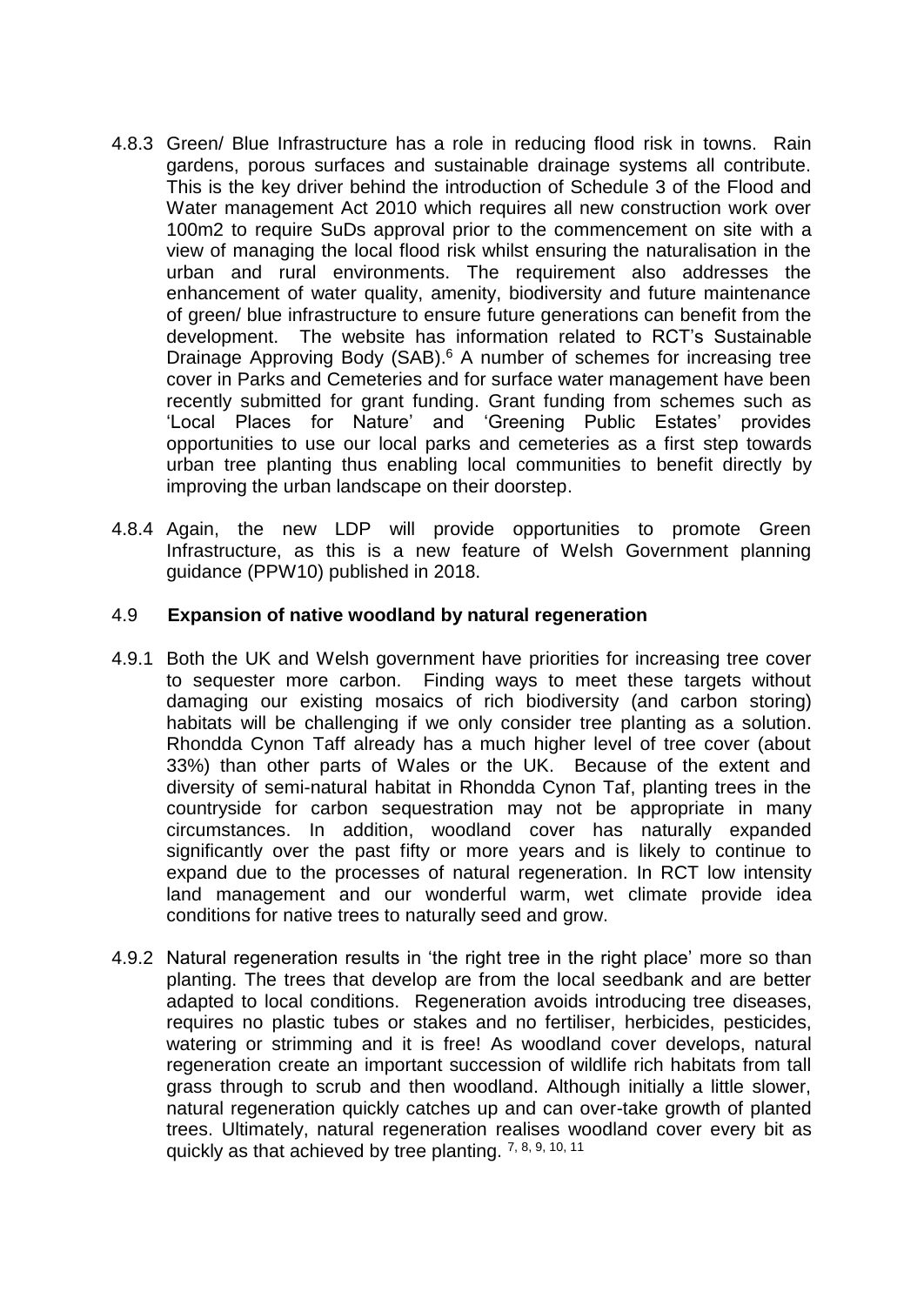- 4.9.3 Some areas of Council owned land are let for commercial grazing, but much of it is in conservation management, with minimal intervention to natural processes. Appropriate management of Council estate is however important if we wish to preserve and conserve the whole range of our flora and fauna. Therefore, conservation grazing and biodiversity grass management are key biodiversity actions. However, the low intensity management of conservation grazing often encourages tree growth around the edges of sites, and conservation grass cutting areas often include areas, which regenerate to tree cover. Indeed, the Healthy Hillsides project is a good example of this. Initial pilots in Rhondda Cynon Taf are now being extended with funding from Welsh Government grant. Working in collaboration with Natural Resources Wales, the Fire Service, the Wildlife Trust and many others, the project aims to bring sites at risk of wildfire into management, typically using conservation grazing. Once the risk of fire is removed, woodland cover will significantly increase as part of the resulting patchwork of managed habitats.
- 4.9.4 Managing coal spoil tips to maintain public safety and biodiversity value, in particular for pollinators is another challenge. Bare ground and open flowerrich habitats are required for many of the insects (including a wealth of pollinators) that make these habitats so special, as well as for their unique lichen and fungi communities. Colliery spoil sites (including many of the 1970s and 80s reclaimed sites) are proving to be biodiversity hot spots with habitat and species assemblages that are unique to South Wales. Planting trees on colliery spoil may seem to offer opportunities to increase tree cover, but in doing so habitats of extremely high biodiversity and immense cultural value may be lost. In addition, until tips have aged sufficiently to develop deep enough soils, tree planting will require intensive ground preparation and importation of growing material; both of which will involve an associated carbon footprint, biodiversity loss and potential source of erosion. Tips do eventually start to naturally scrub over and develop woodland, but only when they have equally naturally developed soils capable of doing so. Managing scrub to retain some open ground is now becoming an important management consideration on some of our oldest and rarest remaining Victorian and Edwardian Tips<sup>12</sup>.
- 4.9.5 The proposed changes to public funding for the agriculture industry, post Brexit, are likely to see potential for increased woodland cover in RCT. It would be encouraging if 'natural regeneration' options were available to farmers in appropriate locations such as RCT. It is also hoped that any future schemes ensure that there is full recognition of the multiple benefits and value of the existing natural and semi-natural habitats within our landscapes.
- 4.9.6 Commercial forestry, where tree planting is designed to produce a crop that is removed, does not increase carbon sequestration. The aim is to balance tree removal with replacement over the life of the crop. For a given land area, carbon sequestration is likely to be slightly negative due to the periodic impacts of repeated soil disturbance, drainage and operational inputs. This can still be beneficial where the timber is used as a replacement for more carbon-intensive materials, such as coal, bricks or plastic.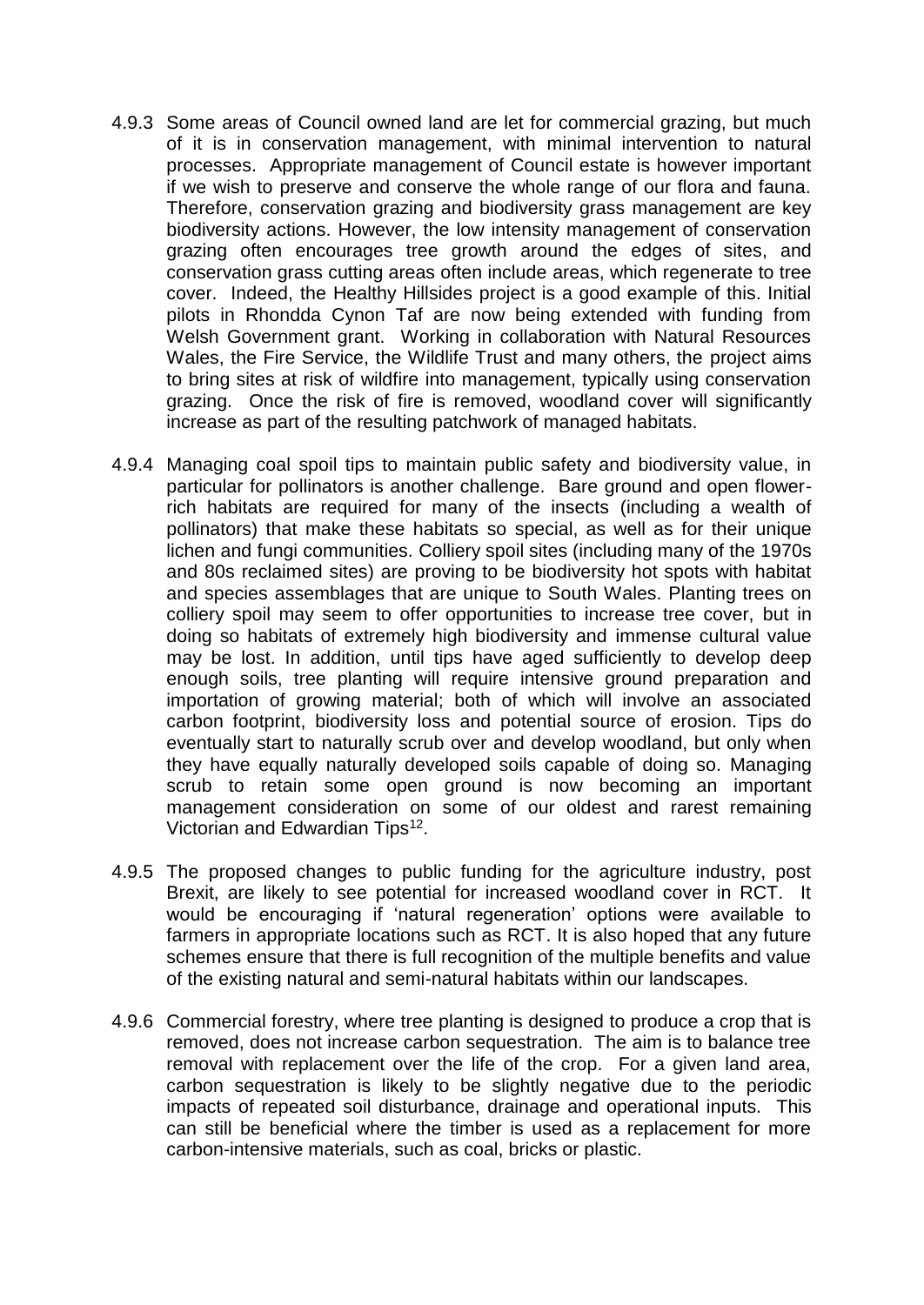## **4.10 The water environment**

- 4.10.1 The water environment is critically important for biodiversity and is another of 'natures assets' likely to be affected by climate change. Flood risk is one of the main areas for consideration.
- 4.10.2 In the 2018 UK climate impact programme, the revised projections highlighted the increasing risk of flooding developing as a result of climate change. These new projections for flood risk will be reflected in Welsh Government's draft 'National strategy for flood and coastal erosion risk management in Wales', due for publication in 2020 and are recognised in the outline for the new RCT corporate plan.
- 4.10.3 The restoration of upland peatbogs for carbon sequestration could also help to mitigate increased storm frequency and potentially higher rainfall by storing more water in the uplands. More generally, flood risk can be mitigated by changes to land management in catchments upstream of 'at risk' communities, often called Natural Flood Risk Management (NFM). The Healthy Hillsides project will contribute towards NFM in some places and potentially, aspects of Welsh Government proposals for future agriculture support may contribute.
- 4.10.4 The Council produces a Flood Risk Management Strategy<sup>13</sup> and this promotes NFM in appropriate locations. An example of a Rhondda Cynon Taf led project is at Cwmaman<sup>14</sup>. Natural Resources Wales have a pilot project at Cwmparc with the introduction of woody dams into the stream to slow the flow in addition to the peatbog restoration projects mentioned above.

### **4.11 Air Quality**

4.11.1 An earlier report has outlined the causes and impacts of poor air quality in Rhondda Cynon Taf. It should be remembered that the natural world is affected by air pollution as well as people. For example, vehicle exhausts (in particular nitrogen dioxide) affects soils and contributes to detrimental changes in local biodiversity. This is not well understood. The only detailed investigation in RCT relates to European protected sites near the heads of the Valleys road. The use of Green Infrastructure to ameliorate air pollution is not straight forward and much bigger impacts will result from reductions in vehicle emissions. Using Green Infrastructure to promote and encourage active travel as a substitute for car journeys will contribute to improving air quality. The earlier Air Quality report (appendix table c) included examples of Green Infrastructure to tackle specific issues.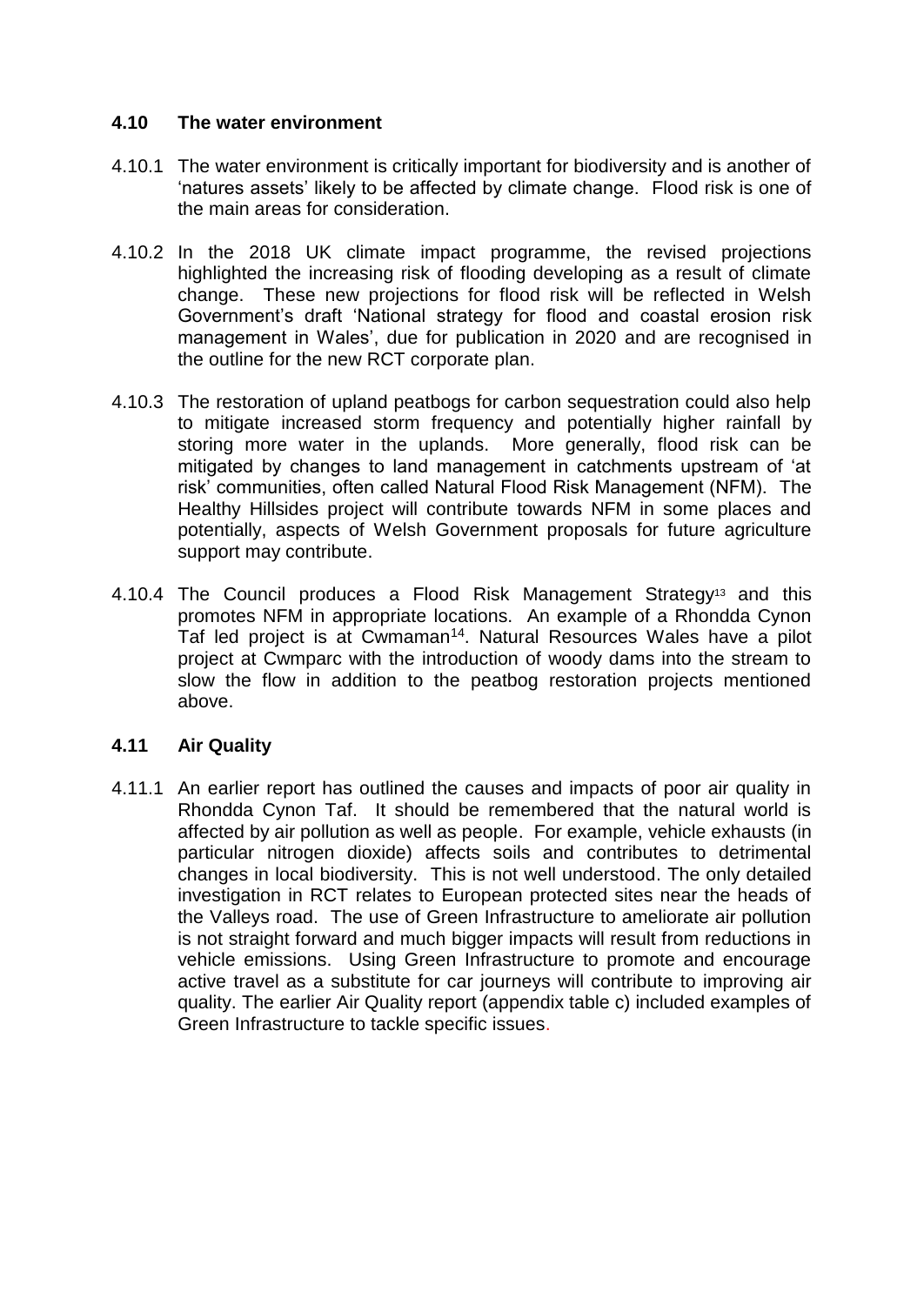# **4.12 Landscape Strategy linking nature conservation and people**

- 4.12.1 Rhondda Cynon Taf is a fantastic treasure trove of landscapes, habitats, flora and fauna. A biodiversity that has a rich cultural basis and is strongly tied to the complex geology and geomorphology of the County Borough. RCT is also a place with many expert, self-taught naturalists, local historians, and environmentally concerned and active people and groups. In RCT people and communities live within and surrounded by wildlife-rich habitats (the backdrop to our daily lives) and for everyone in RCT nature is only a short walk or stroll from their door step. An initiative that is currently being developed aims to link people and groups into a network of biodiversity rich sites, and to engage with people to visit, enjoy, record, and help to manage these sites to maximise their biodiversity and promote active communities. By developing a 'landscape scale' project, large scale funding such as the Heritage Lottery might be attracted. Initial discussions between Council staff, the Wildlife Trust, Butterfly Conservation and number of local groups has established support for the idea.
- 4.12.2 Through the implementation of its planning function, the Council has secured a significant network of ecological mitigation sites across the County Borough. Some of these sites are Council adopted and have land management funding associated (from S106 agreements), while others are developer or management company owned but have specific S106 biodiversity management commitments and requirements. There is also a network of Council-owned and managed countryside and parks sites, cemeteries and land reclamation sites, together with partnership owned nature reserves and Community Council sites. When viewed on a map these commitments and opportunities form a network of often closely adjacent sites, linking communities with the wider countryside. It is a very significant resource of both wildlife-rich habitats and an amazing opportunity for people to become actively involved in helping to look after, care for, understand and interpret their own environment. We already have community groups with interest in a specific site who would welcome the opportunity to share expertise and volunteers with similar groups both locally and across RCT. In addition, there is a network of local people with a keen interest in engaging in both their local patch and the 'bigger picture'. Therefore a priority 'Action for Nature' action is the development in 2020/21 of a pilot 'living landscape project' within RCT. If successful, this would see a major new approach to biodiversity conservation and community engagement in RCT with long-term sustainability and continued biodiversity improvement.

# **4.13 Challenges**

4.13.1 Some of the opportunities to promote Nature's Assets in the Council's response to Climate Change have been listed above. New legal duties and a higher profile for the Climate and Biodiversity emergencies provide major opportunities to move this agenda forward. These welcome opportunities come after a protracted period of funding difficulties for all public bodies. To realise these new opportunities consideration needs to be given to staffing numbers, expertise and revenue funding, and the need to build capacity in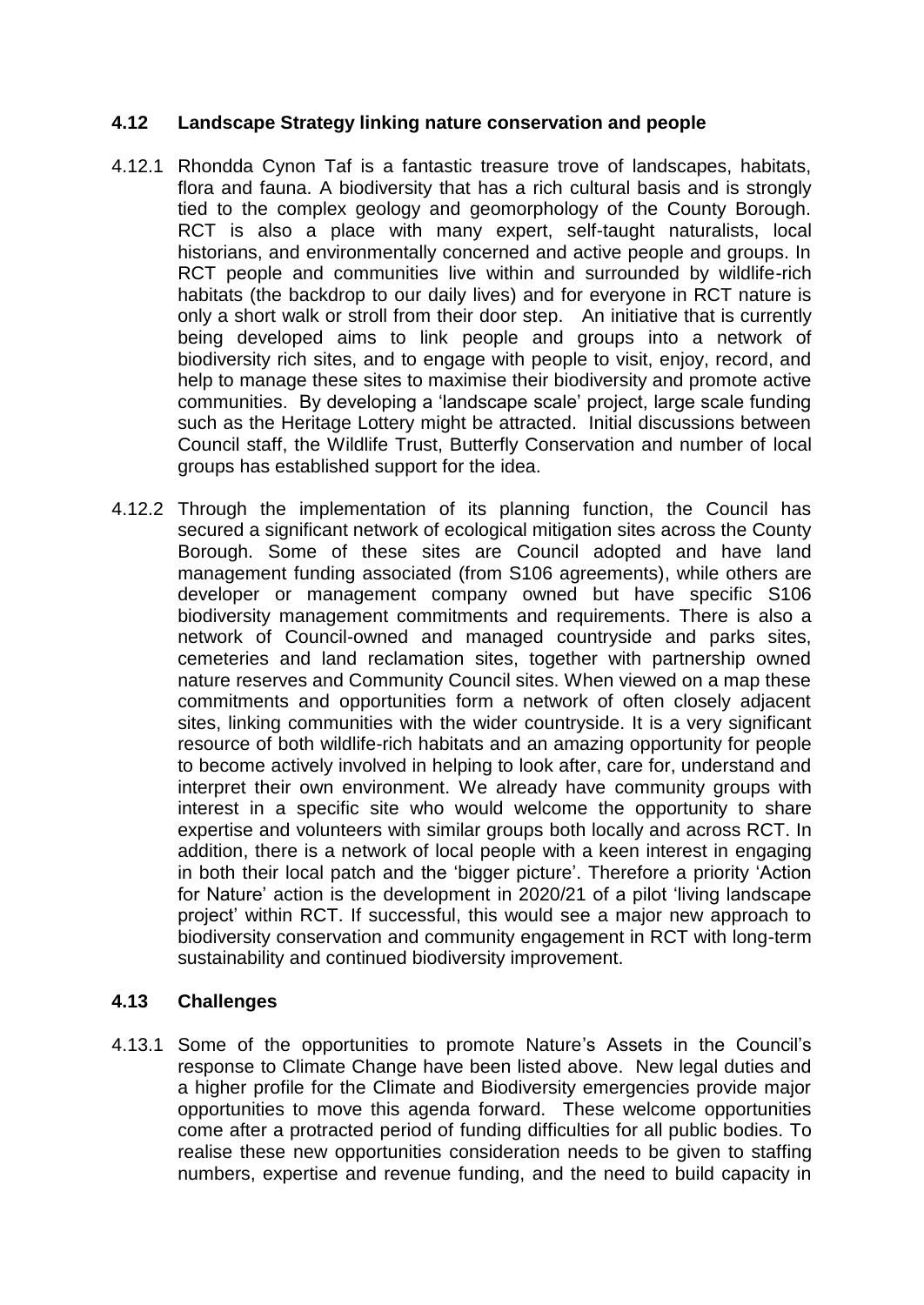local authorities, Non-Government Organisations (NGOs), the specialist voluntary sector, NRW and Welsh Government. Close partnership working will be very important.

- 4.13.2 Current capacity will limit policy development, practical management works and engagement with the public and schools. The Biodiversity Duty (reported in Nov) has resulted in a welcome increase in the attention paid to ecology across Council services, but this poses challenges when the staff resource (1 ecologist) remains the same. The new sustainable drainage law and the new requirement for biodiversity enhancement by planning applicants are typical of increasing demand for the ecologist's input.
- 4.13.3 If the Council and its partners are to take forward this important agenda and develop some of the initiatives identified in this report, there will be a need to build resources, expertise and create additional capacity in both the Council and other partner organisations.
- 4.13.4 The Council will explore the potential for a Graduate Officer post to work with the ecologist and there may be opportunities for additional Apprentice roles to undertake work on countryside and grassland management. There are currently proposals to support an apprentice on tree management work and an increase in the revenue budget for tree works. The Council may also wish to consider additional resources to increase training and to support the mapping and data sets required to support the living landscape pilot, providing evidence of natural regeneration.
- 4.13.5 There is demand for increased support for environmental education, particularly in schools in Rhondda Cynon Taf. A graduate post, shared between Education and Streetcare is planned to work specifically with secondary schools. Similar provision to support education for sustainable development and global citizenship in primary schools may also be required.
- 4.13.6 Natural Resources Wales have a limited environmental education resource, which supports a network of Outdoor Learning Groups (including one for RCT and Merthyr) and Keep Wales Tidy promote Eco-Schools, in which many RCT schools participate. The RCT Education and Inclusion Services are currently developing a pilot project of up to seven schools that aims to enhance school grounds to promote biodiversity and outdoor learning.
- 4.13.7 In taking forward any recommendations arising from the recommendations of the steering group, the Council will need to quantify and consider the necessary resource implications.

## **5. EQUALITY AND DIVERSITY IMPLICATIONS**

5.1 There are no equality or diversity implications as a result of the recommendations set out in the report.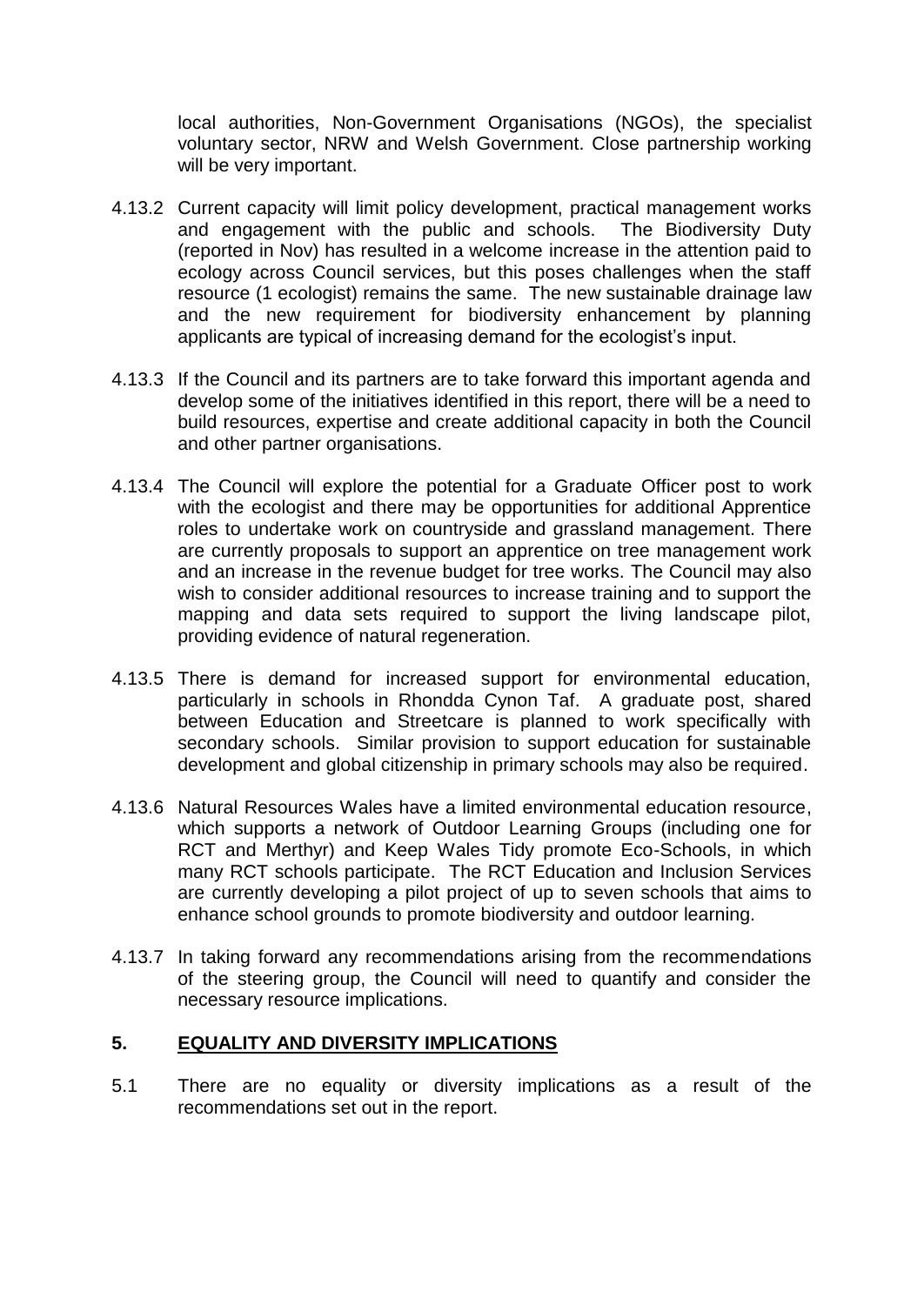# **6. CONSULTATION / INVOLVEMENT**

- 6.1 This report explores issues, some of which have been discussed by the Local Biodiversity Action Plan partnership and specifically with Natural Resources Wales.
- 6.2 The views of this Steering Group will make an important contribution and inform the deliberations of Cabinet

### **7. FINANCIAL IMPLICATION(S)**

7.1 As this report covers a number of new policy areas for the Council, there may be financial implications arising from future implementation. Some projects described, such as the 'Healthy Hillsides' and 'Lost Peatland' projects have already obtained grant funding. There are likely to be some short-term Welsh government capital grant opportunities for 2020/21, in particular relating to Green Infrastructure. Where no funding is currently available, the Cabinet may require additional information before considering whether and how these issues should be addressed.

# **8. LEGAL IMPLICATIONS** *OR* **LEGISLATION CONSIDERED**

8.1 The Environment (Wales) Act 2016 is relevant. Part One covers the Sustainable Management of Natural Resources and includes the Biodiversity Duty (S6). This part also sets the context for policy and action for the Welsh Government and Natural Resources Wales. Part Two considers climate change and informs Welsh Government policy in this regard.

# **9. LINKS TO THE CORPORATE AND NATIONAL PRIORITIES AND THE WELL-BEING OF FUTURE GENERATIONS ACT.**

- 9.1 The discussion of Natures' Assets contributes to the Council's priority to 'build a sustainable County Borough' as set out in the Council's Corporate Plan 2016-2020. It will contribute to the discussions about the next Corporate Plan for the period 2020 to 2024, which is likely to contain further consideration of the Climate and Biodiversity Emergencies.
- 9.2 Consideration of Natures Assets must reflect the five ways of working in the Well-being of Future Generations Act. In particular, this must be a long-term consideration, focused on preventative and precautionary action. It will contribute specifically to the Resilience and Global Responsibility goals of the Act, but in the longer term it could have implications for all the goals.

### **10. CONCLUSION**

10.1 Members of the Climate Control Cabinet Steering Group are requested to consider the information presented in this report and provide their observations to Cabinet.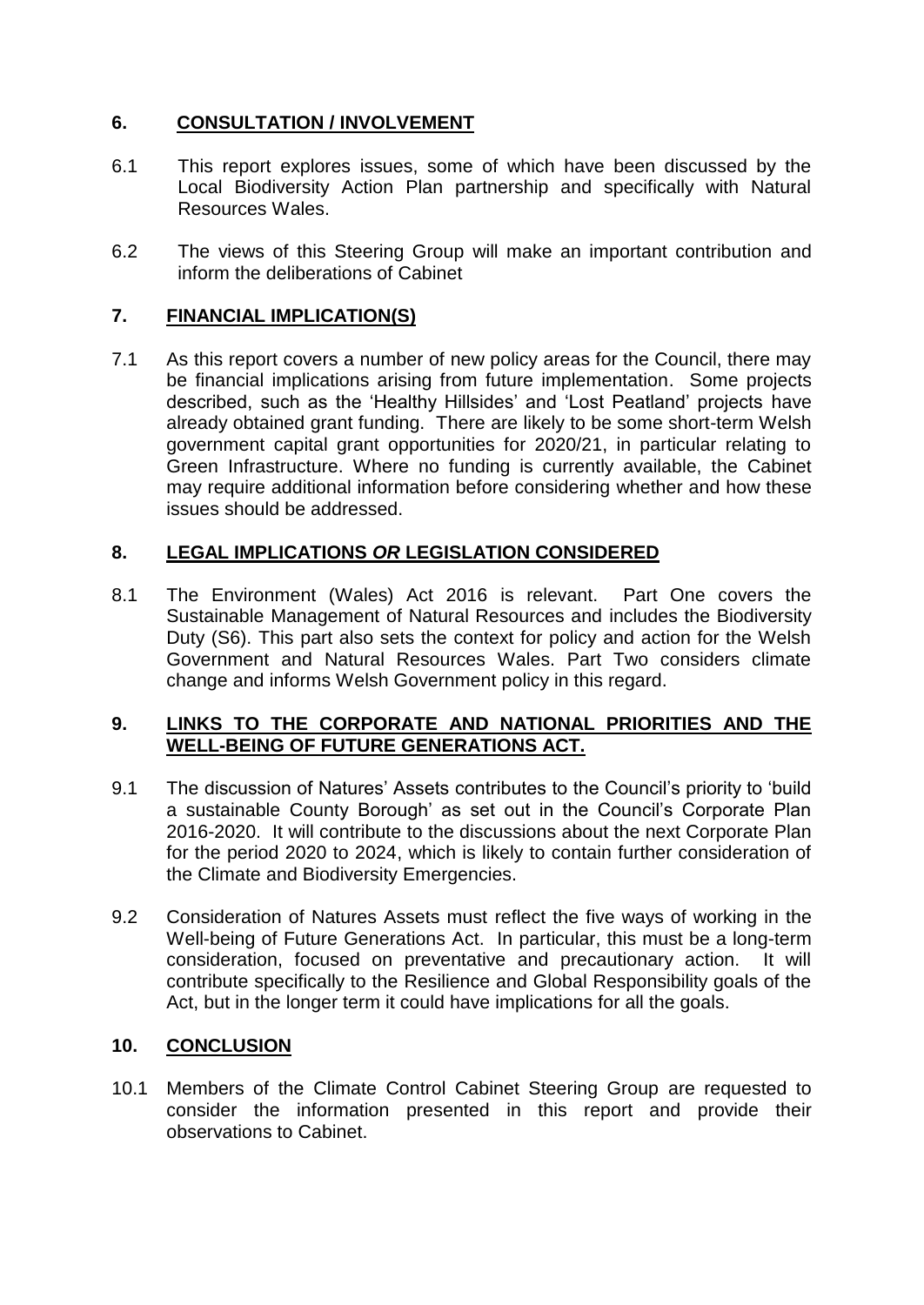# References

- 1. Biodiversity tour of Rhondda Cynon Taf [https://www.rctcbc.gov.uk/EN/Resident/PlanningandBuildingControl/Countrysi](https://www.rctcbc.gov.uk/EN/Resident/PlanningandBuildingControl/Countryside/Biodiversity/relateddocs/BiodiversityTourofRCTDocument.pdf) [de/Biodiversity/relateddocs/BiodiversityTourofRCTDocument.pdf](https://www.rctcbc.gov.uk/EN/Resident/PlanningandBuildingControl/Countryside/Biodiversity/relateddocs/BiodiversityTourofRCTDocument.pdf)
- 2. Cwm Taf Well-being Plan evidence base [http://www.ourcwmtaf.wales/SharedFiles/Download.aspx?pageid=181&mid=4](http://www.ourcwmtaf.wales/SharedFiles/Download.aspx?pageid=181&mid=444&fileid=37) [44&fileid=37](http://www.ourcwmtaf.wales/SharedFiles/Download.aspx?pageid=181&mid=444&fileid=37)
- 3. <http://www.interlinkrct.org.uk/>
- 4. NRW Carbon Positive project, Condition Based estimate of greenhouse gas emissions and carbon sequestration for NRW peatland habitats, Report No 276.
- 5. Town Tree Cover in Rhondda Cynon Taf Natural Resources Wales
- 6. [https://www.rctcbc.gov.uk/EN/Resident/ParkingRoadsandTravel/Roadspavem](https://www.rctcbc.gov.uk/EN/Resident/ParkingRoadsandTravel/Roadspavementsandpaths/SustainableDrainage/Sustainabledrainage.aspx) [entsandpaths/SustainableDrainage/Sustainabledrainage.aspx](https://www.rctcbc.gov.uk/EN/Resident/ParkingRoadsandTravel/Roadspavementsandpaths/SustainableDrainage/Sustainabledrainage.aspx)
- 7. J.W Veldman et al, Science 10.1126/Science.aay7976 (2019) 'comments on the global tree restoration potential'
- 8. Nature 58 25-28, Lewis , 2 et al 2919 'restoring natural forests'- compares carbon storage of natural regeneration with planting
- 9. Nature.com June 2019 Forests: questioning Carbon after restoration' Fahan, M et al.
- 10.English Nature: Carbon storage by habitat: review of the evidence of the impacts of management decisions and condition of carbon stores and sources (NERR043) 2012
- 11.Office for National Statistics: UK natural capital: developing semi-natural grassland ecosystem Accounts
- [12.https://collieryspoilbiodiversity.files.wordpress.com/2019/04/invertebrate](https://collieryspoilbiodiversity.files.wordpress.com/2019/04/invertebrate-conservation-value-of-colliery-spoil-habitats-2019.pdf)[conservation-value-of-colliery-spoil-habitats-2019.pdf](https://collieryspoilbiodiversity.files.wordpress.com/2019/04/invertebrate-conservation-value-of-colliery-spoil-habitats-2019.pdf)
- [13.https://www.rctcbc.gov.uk/EN/Resident/ParkingRoadsandTravel/Roadspavem](https://www.rctcbc.gov.uk/EN/Resident/ParkingRoadsandTravel/Roadspavementsandpaths/FloodAlleviation/LocalFloodRiskManagementStrategy.aspx) [entsandpaths/FloodAlleviation/LocalFloodRiskManagementStrategy.aspx](https://www.rctcbc.gov.uk/EN/Resident/ParkingRoadsandTravel/Roadspavementsandpaths/FloodAlleviation/LocalFloodRiskManagementStrategy.aspx)
- [14.https://www.rctcbc.gov.uk/EN/Resident/ParkingRoadsandTravel/Roadspavem](https://www.rctcbc.gov.uk/EN/Resident/ParkingRoadsandTravel/Roadspavementsandpaths/FloodAlleviation/FloodAlleviationSchemes/CwmamanFloodAlleviationScheme.aspx) [entsandpaths/FloodAlleviation/FloodAlleviationSchemes/CwmamanFloodAlle](https://www.rctcbc.gov.uk/EN/Resident/ParkingRoadsandTravel/Roadspavementsandpaths/FloodAlleviation/FloodAlleviationSchemes/CwmamanFloodAlleviationScheme.aspx) [viationScheme.aspx](https://www.rctcbc.gov.uk/EN/Resident/ParkingRoadsandTravel/Roadspavementsandpaths/FloodAlleviation/FloodAlleviationSchemes/CwmamanFloodAlleviationScheme.aspx)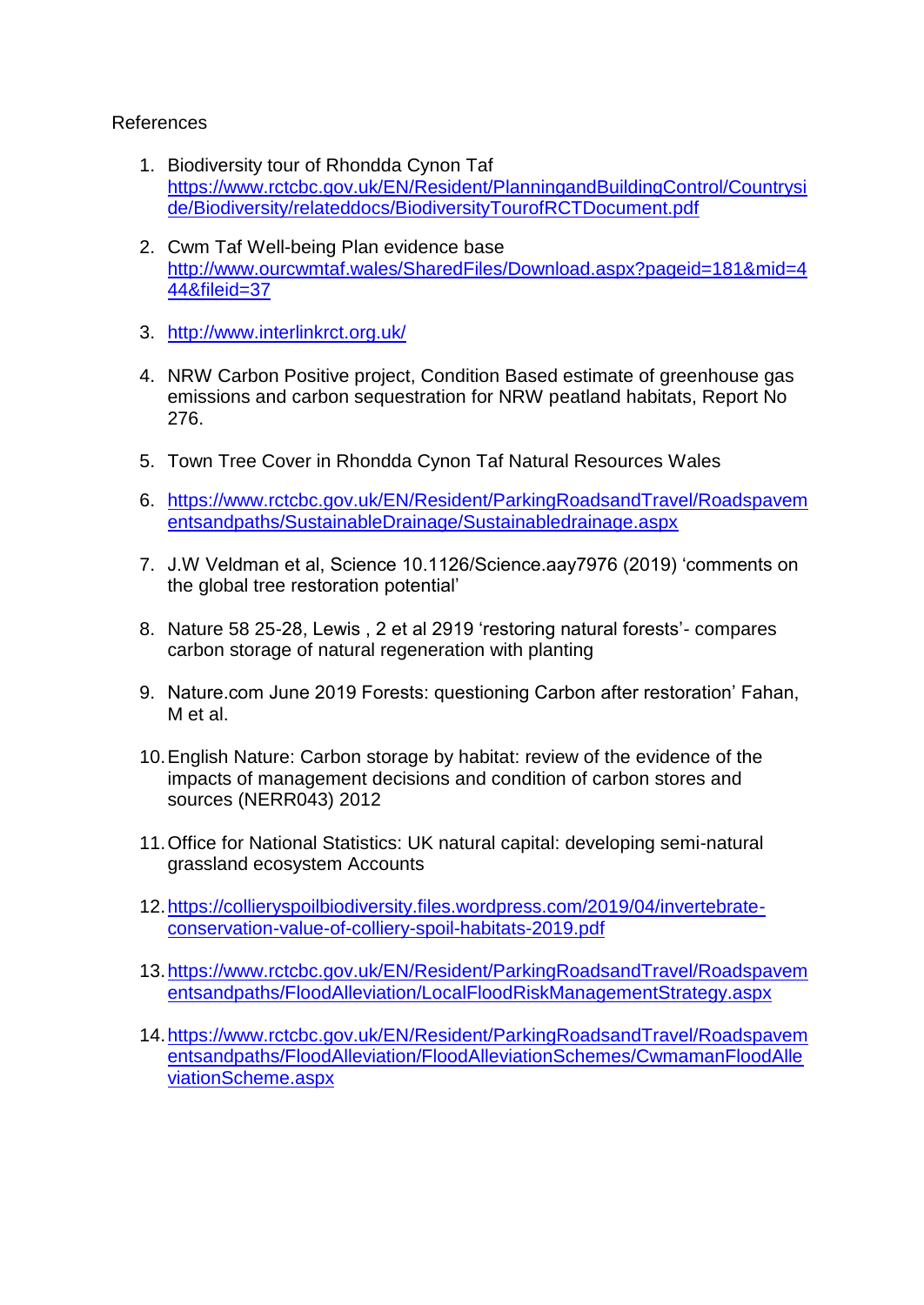# Appendix one: Ecological Footprint



## 'What is an ecological footprint?

Think of an economy as having an 'industrial metabolism'. In this respect, it is similar to a cow in its pasture. The economy needs to 'eat' resources, and eventually, all this intake becomes waste and has to leave the organism- the economy-again. So the question becomes: how big a pasture is necessary to support that economy – to produce all its feed and absorb all its waste? Alternatively, how much land would be necessary to support a defined economy sustainably at its current material standard of living?'

Our Ecological Footprint: Reducing Human Impact on the Earth: Mathis Wackernagel and William Rees

[https://gov.wales/sites/default/files/publications/2019-04/ecological-and-carbon](https://gov.wales/sites/default/files/publications/2019-04/ecological-and-carbon-footprint-of-wales-report.pdf)[footprint-of-wales-report.pdf](https://gov.wales/sites/default/files/publications/2019-04/ecological-and-carbon-footprint-of-wales-report.pdf)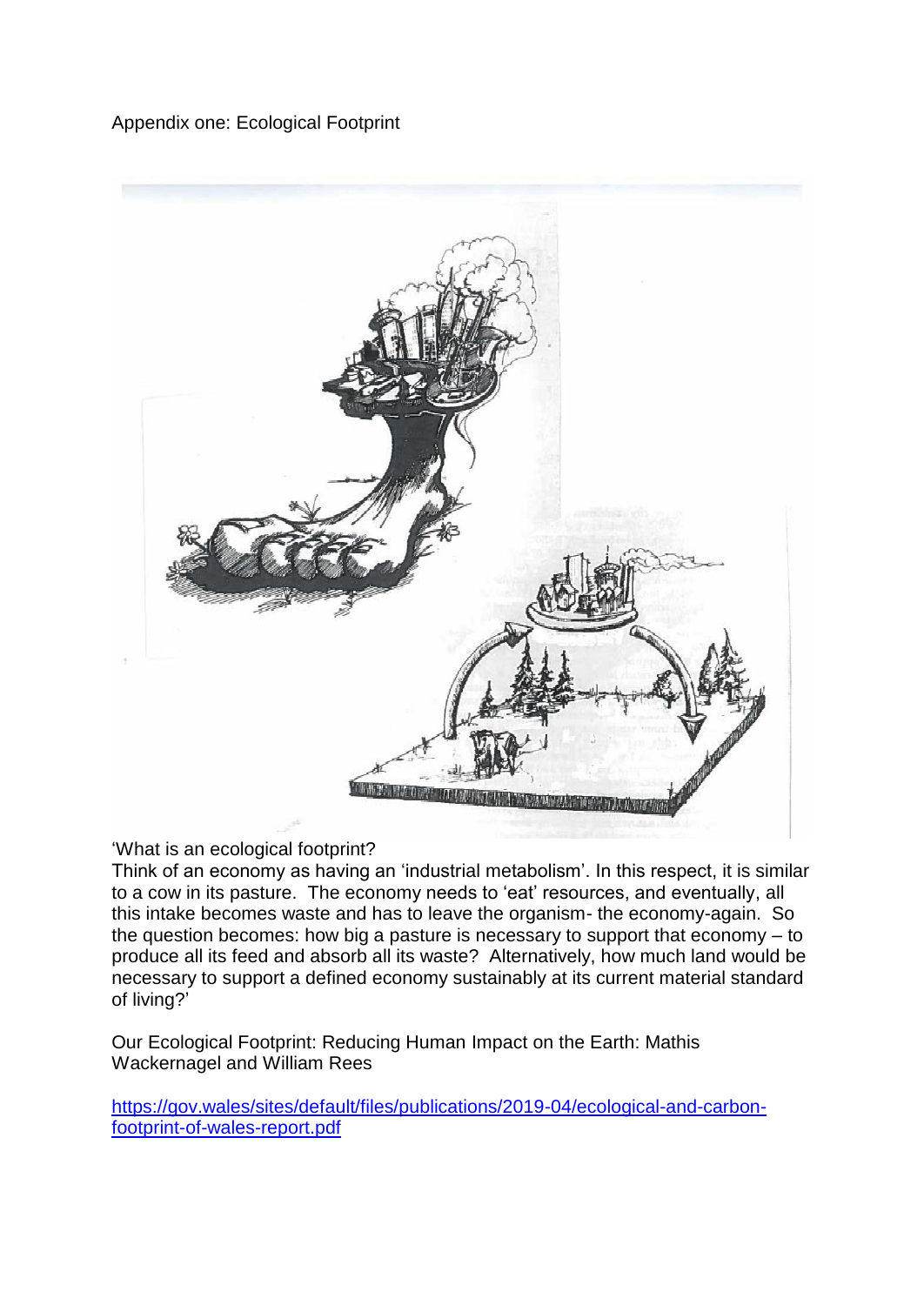A more recent illustration is provided by Mike Berners Lee in the book 'There is no Planet B'. He calculates the travel miles possible using energy from a square metre of Californian land that is used for solar panels or growing wheat or willow grass.

#### **Miles per square metre per year**

| Electric Bike (PV)                                   | 21,243 |
|------------------------------------------------------|--------|
| Electric train (passenger miles, PV)                 | 4033   |
| Nissan leaf electric car (PV)                        | 1081   |
| Tesla electric car (PV)                              | 927    |
| Bike (bread powered)                                 | 45     |
| Walking (bread power)                                | 22     |
| Airbus A380 (passenger miles biofuel from cellulose) | 12     |
| Biodiesel trail (passenger miles, wheat powered)     | 5      |
| Biofuel car (willow powered)                         | 5      |
| Horse riding (wheat fed horse)                       | 3      |
| Biofuel car (wheat powered)                          | 1      |
|                                                      |        |